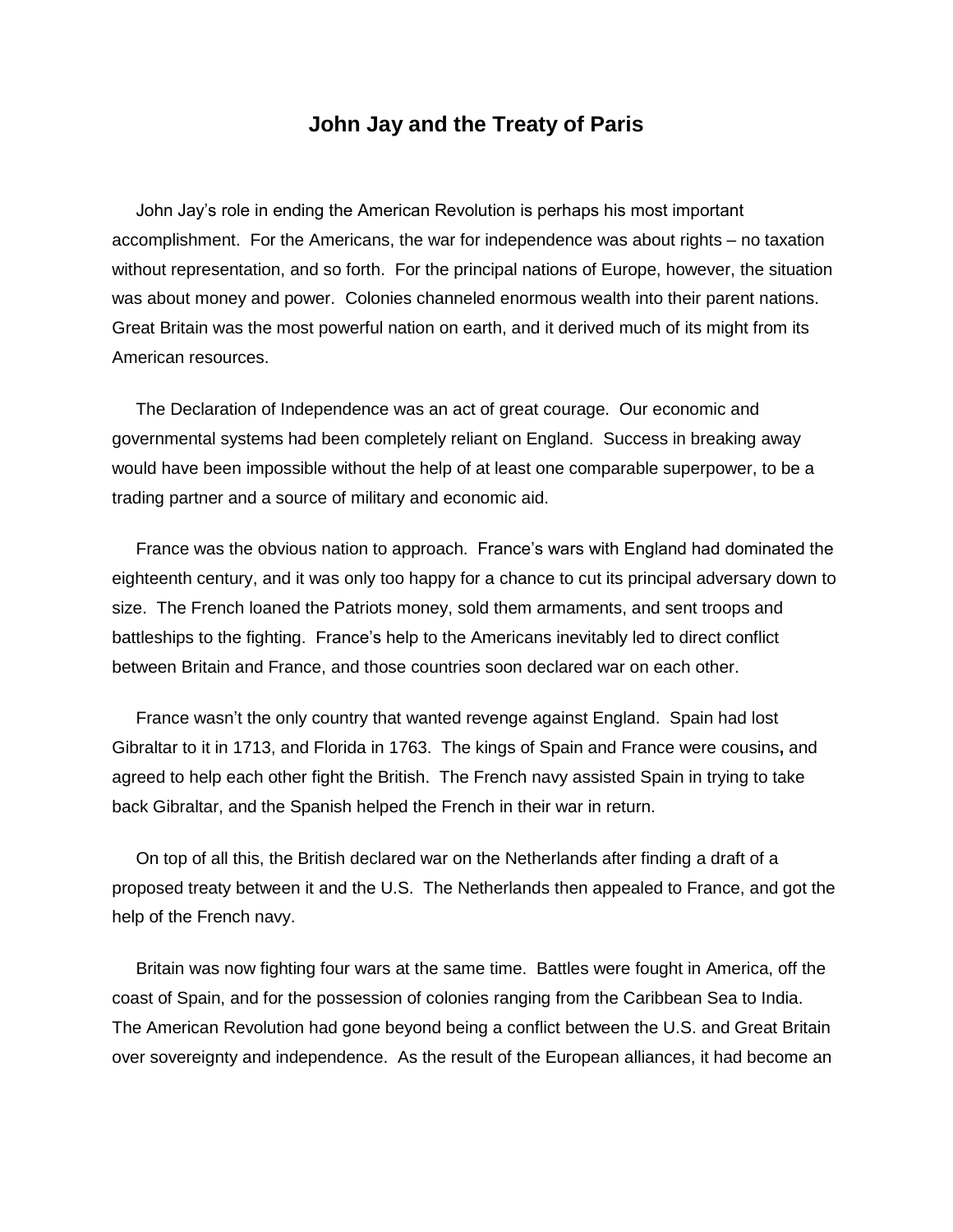impetus for a complex series of wars, fought for the purpose of weakening Britain and changing the balance of power in Europe.

 With the British military spread out all around the world, the Americans began to succeed. In October 1781, Washington defeated Cornwallis at Yorktown, bottling up seven thousand redcoats with a combined force of Continental soldiers, French soldiers, and French warships. The loss convinced the British it was time to discuss peace with the Americans, rather than press on for a victory that their other wars had rendered unlikely. Their goal was a peace that would keep America within the British Empire.

 Even before Yorktown, Congress started preparing for peace talks. It appointed a diplomatic team consisting of John Adams, Benjamin Franklin, John Jay, Thomas Jefferson, and Henry Laurens. Under heavy influence from the King of France's representative in Philadelphia, Congress gave the following order to their peace commissioners: they were told to "make the most candid and confidential communications upon all subjects to the ministers of our generous ally, the King of France; to undertake nothing in the negotiations for peace or truce without their knowledge and concurrence; and ultimately to govern yourselves by their advice and opinion." In other words, Congress ordered that the future of the U.S. be handed over almost entirely to King Louis XVI and his ministers. It is no surprise that Paris was chosen to be the place where peace talks would be held.

 Of the five commissioners, Thomas Jefferson was unable to travel to Europe, and never participated in the talks. Henry Laurens had been captured by the British, and was imprisoned in the Tower of London. John Adams was in Amsterdam, negotiating a Dutch loan to the U.S.

 But Benjamin Franklin was in Paris already, where he had been U.S. Minister to the Court since 1776. John Jay was in Spain. He had spent two and a half frustrating years trying to obtain Spanish aid for America, with practically no success. The Spanish were loathe to support any colonial rebellion: that would have given their own colonists ideas. In April 1782, Franklin wrote Jay, "Render yourself here as soon as possible." Jay was more than happy to go.

 Franklin had been highly successful in his work with the French foreign ministry, getting millions in foreign aid for the U.S. And he developed a cordial relationship with the Count of Vergennes, Louis XVI's Foreign Minister. Jay arrived in Paris in late June**,** and Franklin took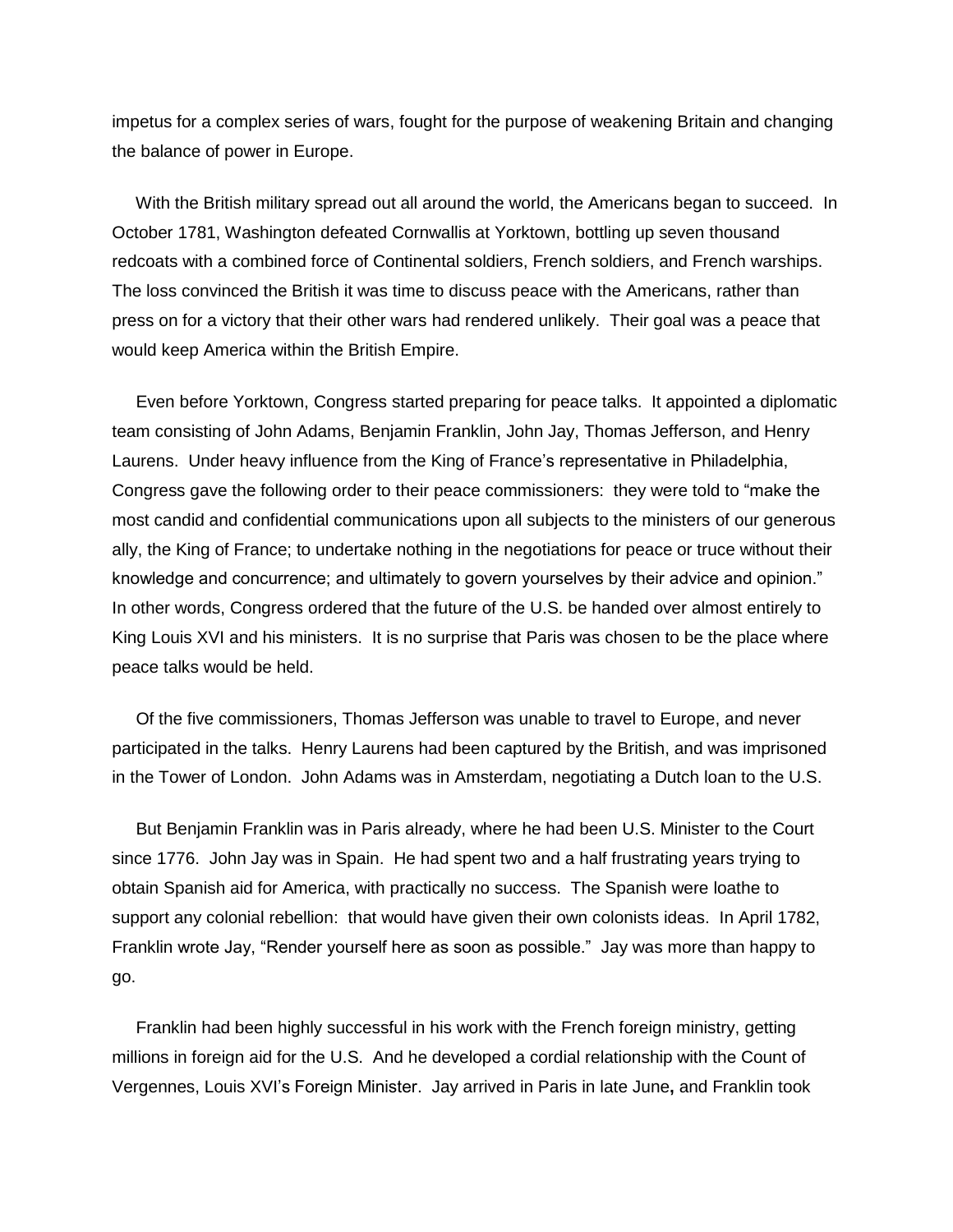him on a series of visits to meet the diplomatic community. On the day he met Vergennes, Jay is believed to have worn a suit which is now in John Jay Homestead's historic collection. Its color is very faded: when new it was a light pastel green – not Jay's taste at all, but appropriate for appearances at the French court.

 The British peace commissioner in Paris, Richard Oswald, received his official commission in early August. Oswald's commission authorized him to negotiate with the representatives of the "colonies or plantations" at war with Britain in America. Jay discovered that the commission directed Oswald "to treat with the colonies, and with any or either of them, and any part of them, and with any description of men in them, and with any person whatsoever." In other words, Oswald's commission did not recognize the United States, but approached it as a group of colonial lands that could be split for treaty purposes into political units with no connection to each other. That would have put a swift end to the United States as it had defined itself in the Declaration of Independence. Jay was outraged. Beyond Britain's obvious disrespect for America, Jay knew that to get decent terms in the final treaty, America would have to be negotiated with, not as a unrelated collection of subordinate territories, but as a bona fide nation in its own right.

 Jay and Franklin also met with representatives of the Spanish foreign ministry. Spain owned the Louisiana Territory at the time. Louisiana's eastern border was the Mississippi River, which the U.S. wanted recognized as its western border. Spain did not want to see a strong, independent U.S. develop in the Americas, and moreover, it wanted complete control of the Mississippi, which was the gateway to the North American interior. Spain's ambassador to France met with Jay and Franklin, and proposed a western border for the U.S. five hundred miles *east* of the Mississippi. Afterward, Jay and Franklin met with Vergennes to report on their talks. They learned that the French supported the Spanish proposal to confine the U.S. to a comparatively narrow strip of land along the east coast. What was more, they did not support Jay's insistence that Britain recognize U.S. independence as a precondition for peace talks. That evening, Franklin and Jay talked over what to do next. Jay argued that Congress's order to obey the French was in direct conflict with American interests, and should be disregarded. Franklin expressed his unease with offending the French and risking the loss of their help in the war with Britain. According to an oral tradition, Jay lost his temper and smashed his pipe into a fireplace in a fit of anger.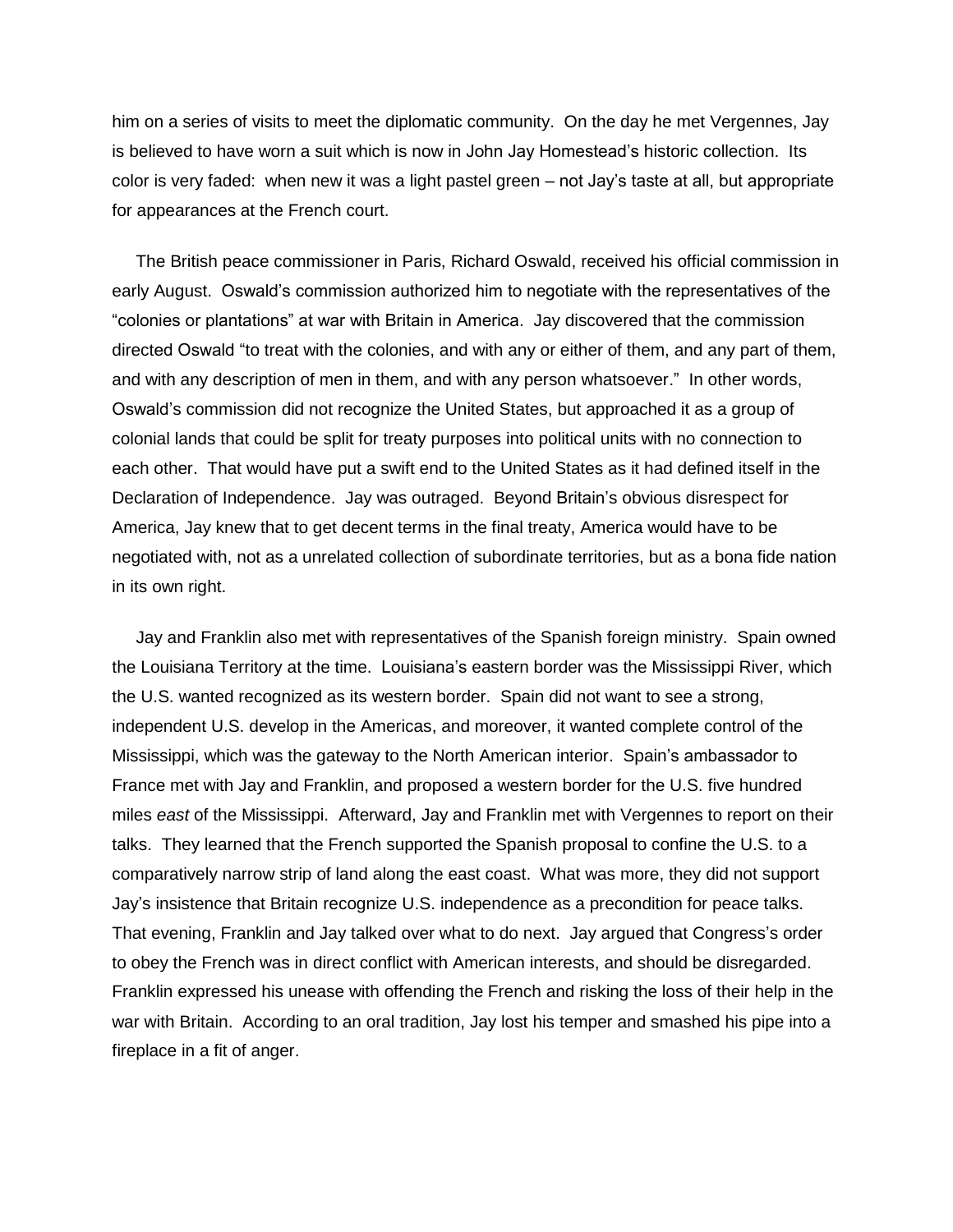In late August, Franklin became incapacitated for over a month with health problems. That left John Jay the sole active American peace commissioner.

 In Britain, the Prime Minister was under increasing pressure. Some Britons favored pressing on for victory over the American rebels. Others wanted to arrange some sort of peaceful accommodation with them. Almost nobody wanted to see them become independent, least of all, the King. Both Parliament and the British Cabinet were divided within themselves on the right course of action. Prime Minister Shelburne wanted the American war to end so he could concentrate his resources on Britain's other three wars. Jay's insistence on an official acknowledgment of U.S. independence before talks could begin was road-blocked by the opposition in England. Things were at an impasse.

 Then, on September 9th, Jay learned that Vergennes had sent his deputy on a mission to England. Jay immediately feared the worst: that Britain and France were moving toward forging a peace between themselves, whose terms would be harmful to America. The expense of supporting four wars against Britain was draining France's treasury, and Vergennes was looking for a way out. Jay spoke with Franklin about the French mission to England, and learned that Franklin wasn't especially concerned about it. Jay then made the boldest move of his life: he disobeyed the Congressional order to obey and inform the French. Jay convinced Benjamin Vaughan, an associate of Richard Oswald who was also a friend of the Prime Minister, to travel to Britain from Paris. Vaughan agreed to relate the American positions on several treaty issues to Shelburne, in order to counter any French proposals. And, he carried with him a redrafted commission for Oswald, written by John Jay. The mission was done in strict secrecy from the French. Jay even kept it secret from Franklin. Jay decided he could not take the chance that Franklin might reveal Vaughan's mission to Vergennes, and tip the scales in France's favor over America's.

 The French deputy foreign minister met with Prime Minister Shelburne first. He made France's case, exactly as Jay had suspected, for a peace between the two superpowers. He argued in favor of Britain's denying America fishing rights off the coast of Canada, and giving them instead to France. He also offered French help to the British in opposing American claims to the land between the Appalachian Mountains and the Mississippi River. The meeting could not have made clearer to Shelburne that France's alliance with America was fracturing.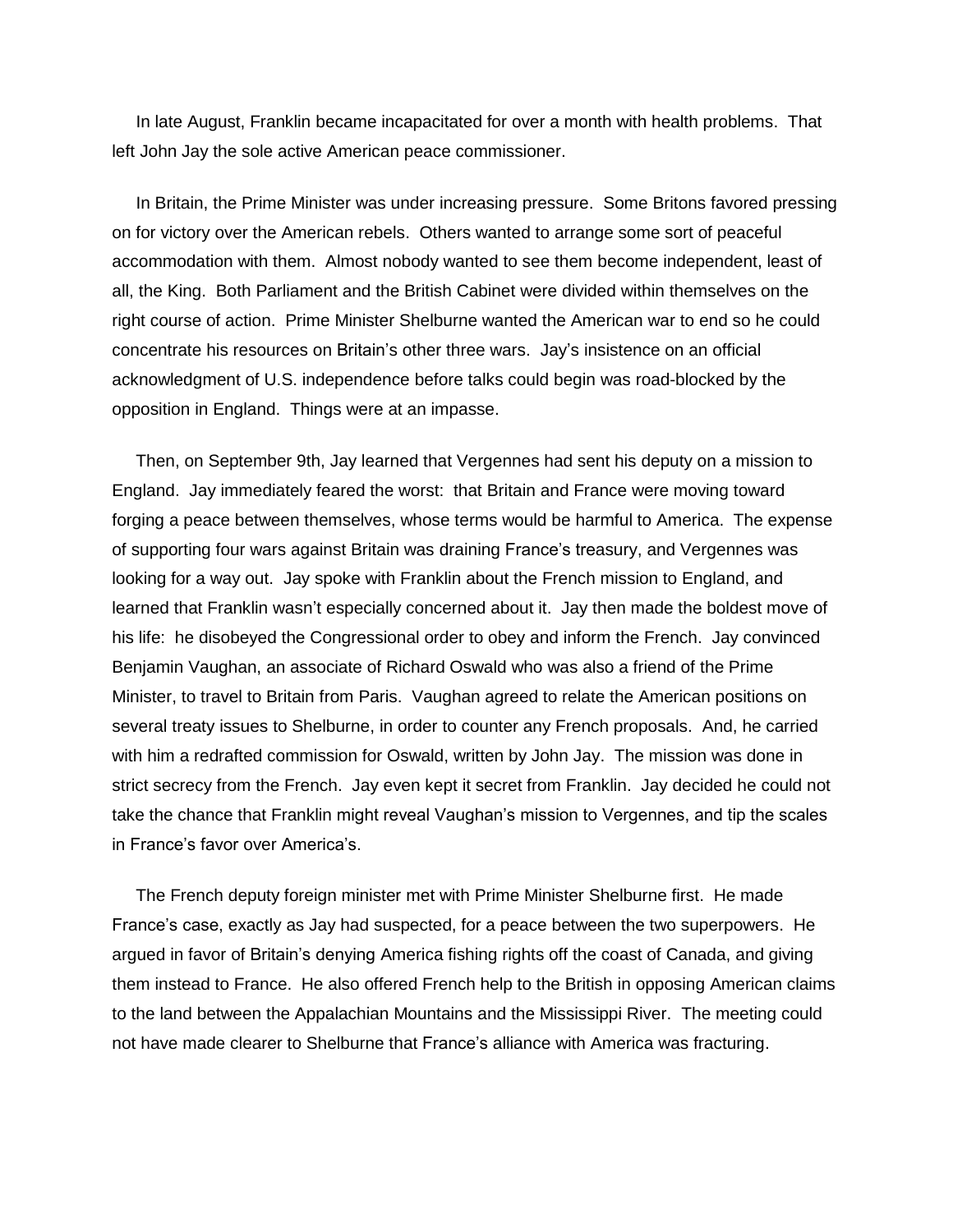Vaughan arrived at Shelburne's next. He related the American case on the treaty issues between Britain and America. He also presented Jay's draft of a new commission for Richard Oswald. It was worded to authorize Oswald to negotiate with representatives of "the Thirteen United States of America." The British Cabinet discussed the redrafted commission, and adopted a modified version of it, keeping Jay's use of the name "United States of America." This was the critical breakthrough: for the first time, the British government issued an official document that addressed the U.S. not as a group of subordinate lands, but as it would a separate country. The impasse had begun to break. Jay had struck the first crack in the wall of official British resistance to American independence.

 Vaughan arrived back in Paris with Oswald's new commission, and an assurance that Shelburne wanted peace. Franklin quickly forgave Jay for going around him. He was still uncomfortable about keeping their dealings from the French, but he went along. Now that Britain had acknowledged a more fitting stature for America, real talks could begin.

 Jay wrote the first draft of the Preliminary Articles of Peace singlehandedly. Oswald submitted Jay's draft, with minor modification, to London. Then, on October 26th, John Adams arrived in Paris to join Jay and Franklin, who had recovered enough to participate in the talks.

 Jay briefed Adams on where things were, and Adams discovered that on nearly every point, Jay's opinions were the same as his. When the two next met with Franklin, Adams forcefully told Franklin how he agreed with Jay's "whole conduct" in the course he had taken with the British and the French. Franklin sat and listened quietly. Before their next meeting with the British, he surprised his colleagues by telling them he would cooperate with them fully in keeping news of their progress from the French. Franklin understood the importance of presenting a united front, and worked in complete solidarity with Jay and Adams from that point on.

 In mid-November, the Prime Minister convinced the British Cabinet to have the upcoming session of Parliament postponed for nine days. He knew that any agreement that recognized American independence would not get enough votes to pass. Under British law, if Parliament was not in session, the Prime Minister could act unilaterally. If Shelburne could get an agreement signed with the Americans before Parliament went back into session, one of Britain's four burdensome wars could be brought to an end.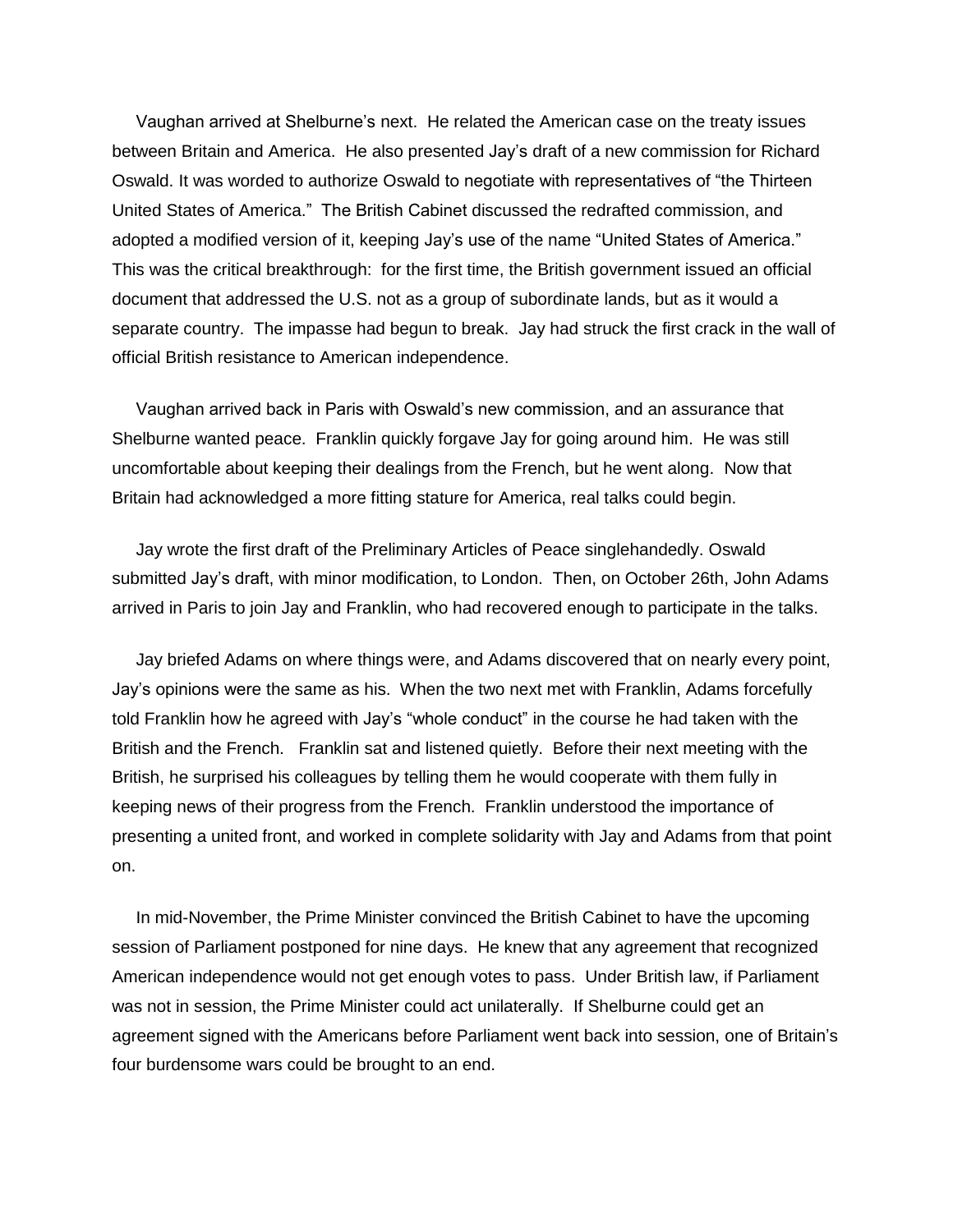Jay, Adams, and Franklin all saw immediately their opportunity. Shelburne's back was to the wall. In order to settle in a few days, they could press for British concessions they might not otherwise be able to get. They fought tenaciously on big points, and compromised on smaller ones. Finally, in late November, the preliminaries were finished. Besides an end to the fighting, America got Britain's agreement to its total independence from the British Empire. It won westward expansion to the Mississippi, access to the fisheries near Newfoundland, and very favorable trade terms. What Britain got out of the agreement was an earlier end to the war in America, and, very important to Shelburne, it got to hold onto its American trade. The French had counted on the Americans ceasing their trade with Great Britain after the war, and diverting all that cash flow to France. That didn't happen. Britain would continue to profit from its former colonies, even if it no longer owned them.

 The Preliminary Articles of Peace were signed on November 30th in Oswald's quarters in Paris. A painting, also from our collection, illustrates the signing. The right side is blank because the British Peace Commissioner and his secretary refused to pose for it**.** 

Franklin, aware that Vergennes could now not prevent the signing of the agreement, sent him a copy the night before, to maintain the appearance of fulfilling his official duties. Upon reading the agreement, Vergennes was not pleased. The Americans had won their way on every major point, an astounding achievement given the difference in sheer might between Great Britain and the United States.

 Since the agreement was worked out after John Adams' arrival in Paris, many of the French attributed its success to him. Adams enjoyed the attention, but was too wise not to recognize two of the most critical factors in achieving its success: getting out from under the control of the French foreign ministry and breaking the British impasse on independence. Had the Americans negotiated as puppets of the French or as colonial British subjects, they could never have gotten the terms they did.

 Adams saw clearly who had won them the diplomatic self-determination that had made their triumph possible. At the end of the day the Preliminary Articles were signed, he wrote in his diary, that the French, had they known the full story of the talks, "would very justly give the title with which they have inconsiderately decorated me, that of *Le Washington de la Négotiation*, a very flattering Compliment indeed, to which I have not a right, but sincerely think it belongs to Mr. Jay."